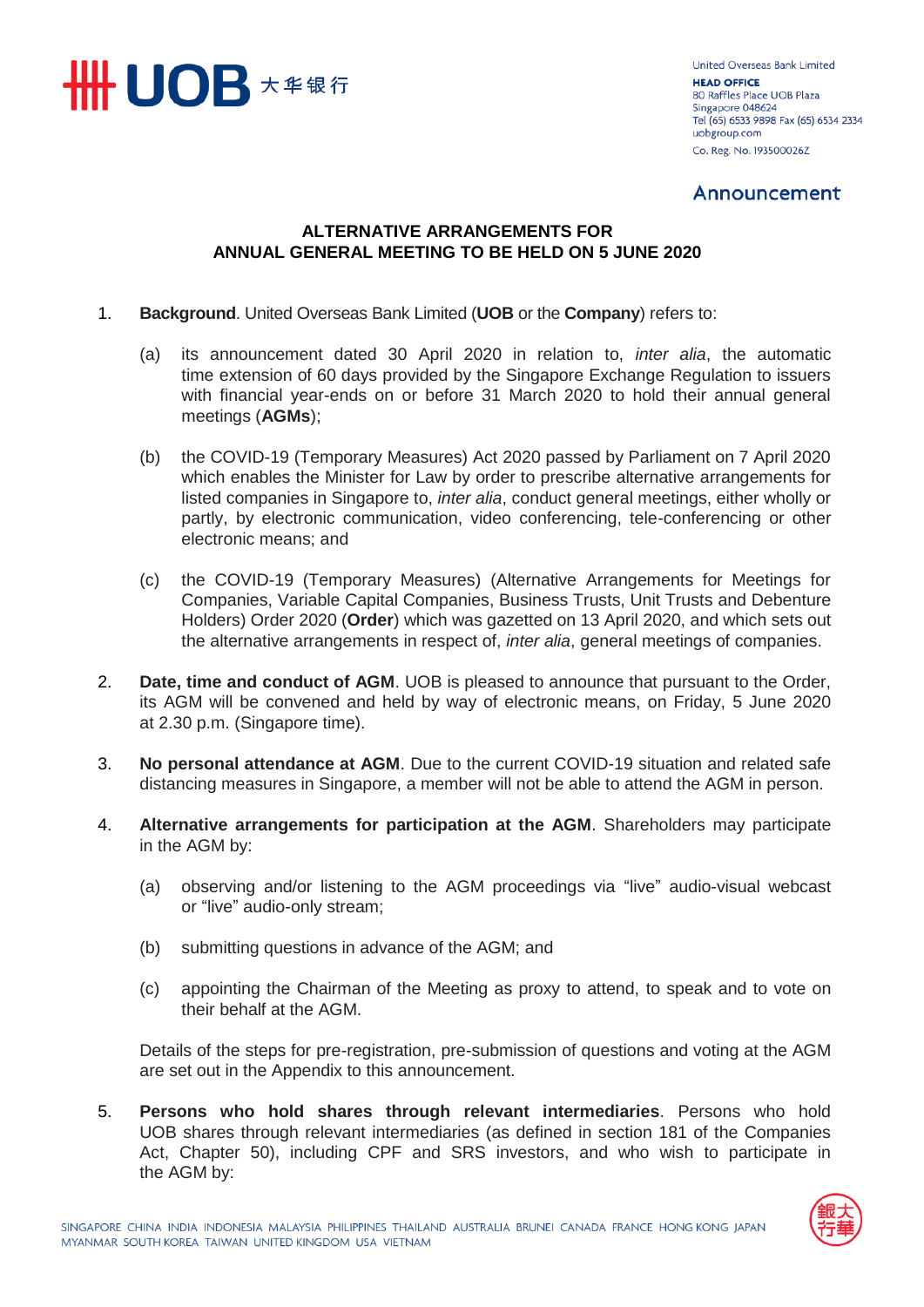### **HHUOB**  $\star$  # \$ 6

- (a) observing and/or listening to the AGM proceedings via "live" audio-visual webcast or "live" audio-only stream;
- (b) submitting questions in advance of the AGM; and/or
- (c) appointing the Chairman of the Meeting as proxy to attend, to speak and to vote on their behalf at the AGM,

should contact the relevant intermediary (which would include, in the case of CPF and SRS investors, their respective Agent Banks/SRS operators) through which they hold such shares as soon as possible in order for the necessary arrangements to be made for their participation in the AGM.

- 6. **Record and payment dates for final dividend**. The Transfer Books and Register of Members will be closed from 5.00 p.m. on 16 June 2020 up to (and including) 17 June 2020, for the purpose of determining shareholders' entitlements to the final and special dividends. Registrable transfers received up to 5.00 p.m. on 16 June 2020 (**Record Date**) will be entitled to the final and special dividends. If approved at the AGM, the final and special dividends will be paid on 29 June 2020.
- 7. **AGM Resources**. Printed copies of the Notice of AGM and accompanying proxy form, Additional Information on Directors Seeking Re-election, the Annual Report 2019 and the Letter to Shareholders dated 6 May 2020 (in relation to the proposed renewal of the share purchase mandate) will not be sent to members. Instead, these documents may be accessed at the Company's website, and will also be made available on SGXNET, at the URLs listed below. A copy of this announcement (**AGM Alternative Arrangements Announcement**) may also be accessed at the Company's website, and will also be made available on SGXNET, at the URLs listed below.

| <b>Materials</b>                       | <b>Website</b>                                  |
|----------------------------------------|-------------------------------------------------|
| Notice of AGM                          |                                                 |
| <b>Additional Information Relating</b> |                                                 |
| to Directors Seeking Re-               |                                                 |
| election                               | www.uobgroup.com/investor-relations/agm-and-egm |
| Proxy Form                             | www.sgx.com/securities/company-announcements    |
| Letter to Shareholders                 |                                                 |
| <b>AGM Alternative</b>                 |                                                 |
| Arrangements Announcement              |                                                 |
| <b>Frequently Asked Questions</b>      |                                                 |
| 2019 Annual Report                     | www.uobgroup.com/AR2019                         |
|                                        | www.sgx.com/securities/annual-reports-related-  |
|                                        | documents                                       |
|                                        |                                                 |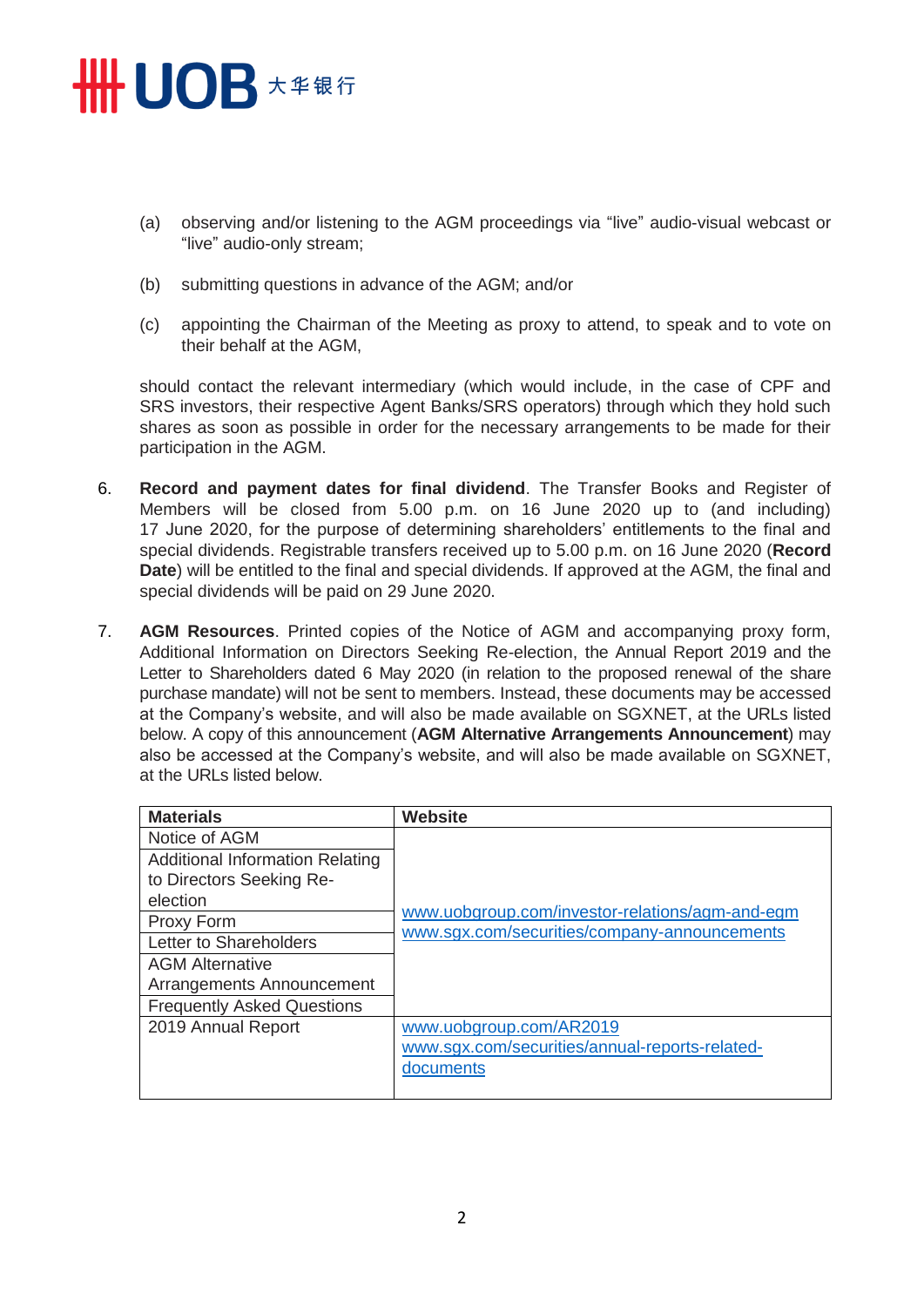# **HH UOB \*\*\*\***

8. **Key dates/deadlines**. The key dates/deadlines which shareholders should take note of are summarised in the table below:

| <b>Key dates</b>                        | <b>Actions</b>                                                                                                                                                                                                                                                                                                                                                                                                                                                                                                                                                  |
|-----------------------------------------|-----------------------------------------------------------------------------------------------------------------------------------------------------------------------------------------------------------------------------------------------------------------------------------------------------------------------------------------------------------------------------------------------------------------------------------------------------------------------------------------------------------------------------------------------------------------|
| 6 May 2020 at 9.00 p.m.<br>(Wednesday)  | begin<br><b>Shareholders</b><br>pre-register<br>may<br>to<br>at<br>https://smartagm.sg/uobagm2020<br>for<br>"live"<br>audio-visual webcast/"live" audio-only stream of the<br>AGM proceedings                                                                                                                                                                                                                                                                                                                                                                   |
| 20 May 2020<br>(Wednesday)              | Deadline to submit questions for the AGM                                                                                                                                                                                                                                                                                                                                                                                                                                                                                                                        |
| 26 May 2020<br>(Tuesday)                | Publication<br>of<br>questions<br>answers<br>to<br>at<br>www.uobgroup.com/investor-relations/agm-and-egm/                                                                                                                                                                                                                                                                                                                                                                                                                                                       |
| 27 May 2020 at 5.00 p.m.<br>(Wednesday) | Deadline for CPF or SRS investors who wish to appoint<br>the Chairman of the Meeting as proxy to approach their<br>respective Agent Banks/SRS operators to submit their<br>votes                                                                                                                                                                                                                                                                                                                                                                                |
| 2 June at 2.30 p.m.<br>(Tuesday)        | Deadline for shareholders to:<br>pre-register for "live" audio-visual webcast/"live"<br>$\bullet$<br>audio-only stream of the AGM proceedings; and<br>submit proxy forms<br>$\bullet$                                                                                                                                                                                                                                                                                                                                                                           |
| 4 June 2020 at 12.00 noon<br>(Thursday) | Authenticated registrants will receive an email which<br>will contain a unique user ID and password, the link to<br>access the "live" audio-visual webcast and a toll-free<br>telephone number to access the "live" audio-only<br>stream of the AGM proceedings (Confirmation Email)<br>Registrants who do not receive the Confirmation Email<br>by 4 June 2020 at 12.00 noon should contact UOB's<br>share registrar, Boardroom Corporate & Advisory<br>Services Pte Ltd at +65 6536 5355 during office hours<br>from 9.00 a.m. to 4.00 p.m., Monday to Friday |
| 5 June 2020 at 2.30 p.m.<br>(Friday)    | <b>AGM</b><br>The telephone line to access the audio-only stream<br>will be open from 2.15 p.m. onwards. Shareholders<br>will be put on hold until the AGM commences at<br>2.30 p.m.<br>The "live" audio-visual webcast will start when the<br>$\bullet$<br>AGM commences at 2.30 p.m.                                                                                                                                                                                                                                                                          |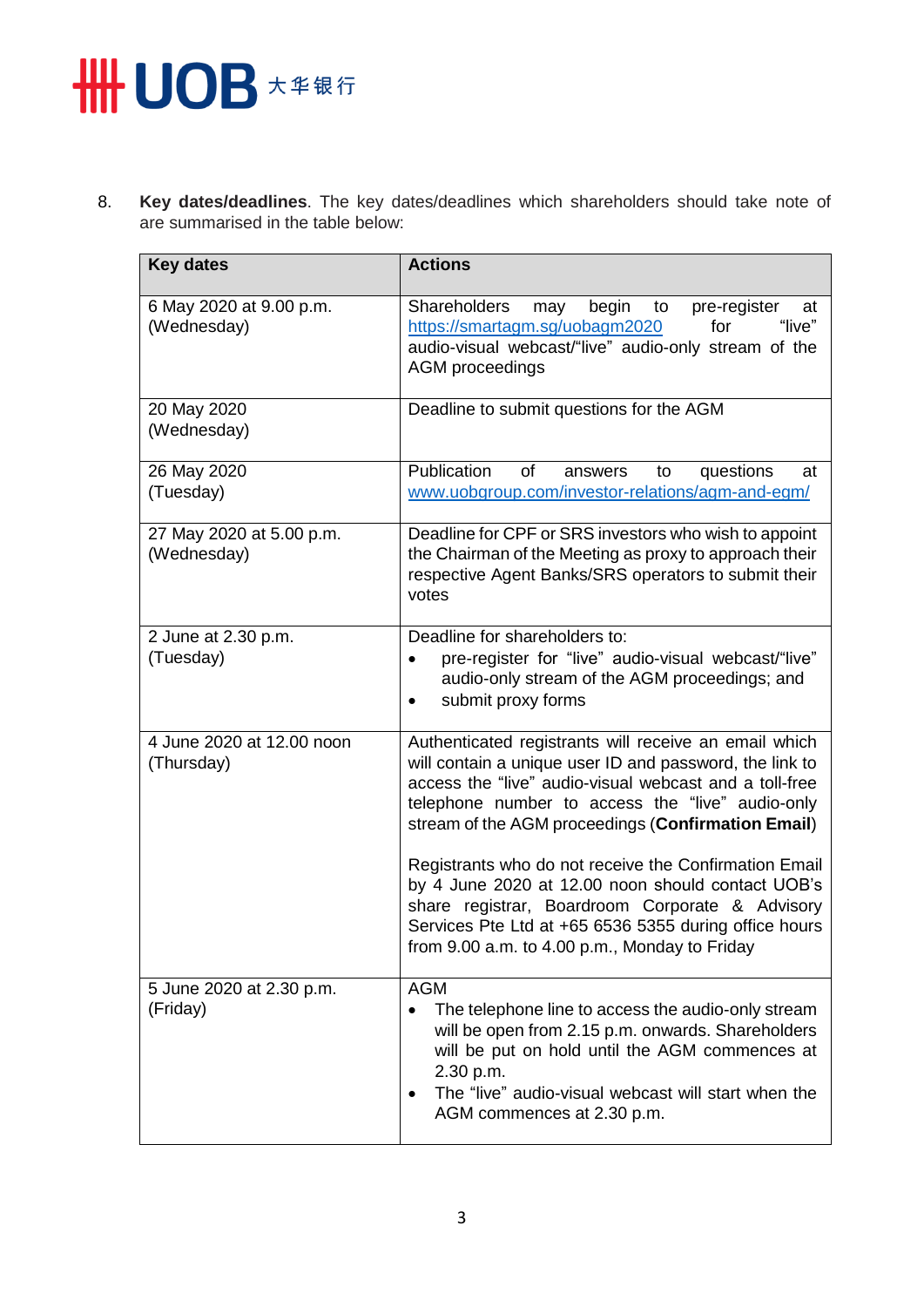

| <b>Key dates</b>                       | <b>Actions</b>                                                                                                              |
|----------------------------------------|-----------------------------------------------------------------------------------------------------------------------------|
| 16 June 2020 at 5.00 p.m.<br>(Tuesday) | Record Date for determining entitlements to final and<br>special dividends, subject to shareholders' approval at<br>the AGM |
| 29 June 2020<br>(Monday)               | Payment date for final and special dividends, subject<br>to shareholders' approval at the AGM                               |

- 9. **Further information**. For more information, shareholders can refer to the Frequently Asked Questions for Shareholders for the UOB 2020 AGM (**Frequently Asked Questions**) at the URL listed in paragraph 7 above.
- 10. **Important reminder**. **Due to the constantly evolving COVID-19 situation in Singapore, the Company may be required to change its arrangements for the AGM at short notice. Shareholders should check the Company's website and SGXNET for the latest updates.**

UOB would like to thank all shareholders for their patience and co-operation in enabling us to hold our AGM via electronic means amidst the current COVID-19 pandemic.

BY ORDER OF THE BOARD

Joyce Sia/Theresa Sim Company Secretaries

Singapore 6 May 2020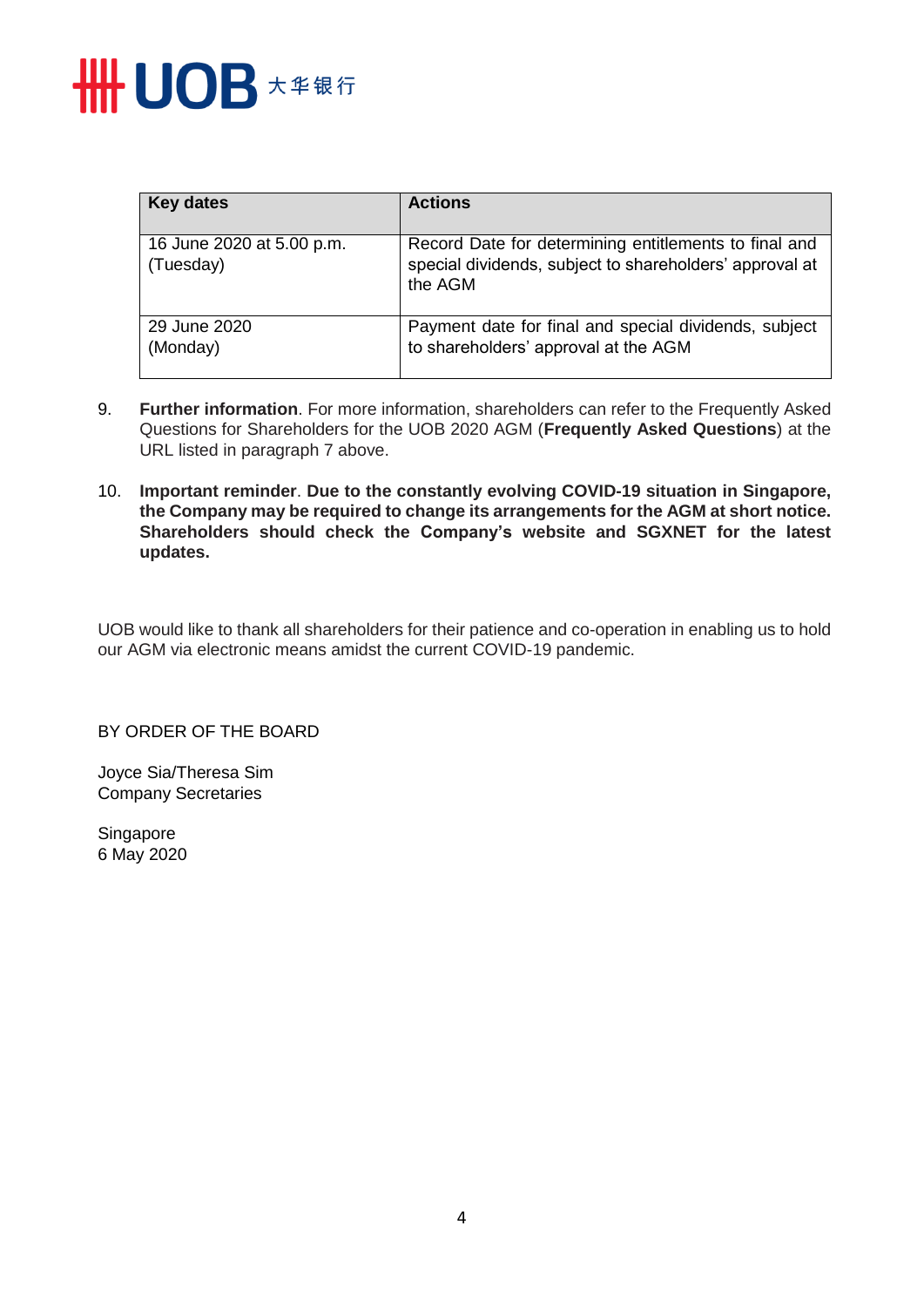

### **APPENDIX**

### **Steps for pre-registration, pre-submission of questions and voting at the AGM**

Shareholders will need to complete the following steps to be able to observe and/or listen to the AGM proceedings through a "live" audio-visual webcast or "live" audio-only stream, submit questions in advance of the AGM and vote by appointing the Chairman of the Meeting as proxy to attend, to speak and to vote on their behalf at the AGM.

| No.                           | <b>Steps</b>                                                                                                                                                                                                               | <b>Details</b>                                                                                                                                                                                                                                                                                                        |
|-------------------------------|----------------------------------------------------------------------------------------------------------------------------------------------------------------------------------------------------------------------------|-----------------------------------------------------------------------------------------------------------------------------------------------------------------------------------------------------------------------------------------------------------------------------------------------------------------------|
| <b>Pre-registration</b><br>1. | Shareholders must pre-register at the pre-registration website<br>at https://smartagm.sg/uobagm2020 from 6 May 2020 at<br>9.00 p.m. till 2 June 2020 at 2.30 p.m. to enable UOB to verify<br>their status as shareholders. |                                                                                                                                                                                                                                                                                                                       |
|                               | Shareholders will be required to fill in their name,<br>NRIC/Passport/Company Registration number, shareholding<br>type, mobile number and email address during the pre-<br>registration.                                  |                                                                                                                                                                                                                                                                                                                       |
|                               |                                                                                                                                                                                                                            | Authenticated registrants whose names do not appear on<br>UOB's Register of Members/CDP Depository Register/CPF<br>and SRS agent or operators' lists as at 2 June 2020 will be<br>rejected.                                                                                                                           |
|                               |                                                                                                                                                                                                                            | Authenticated registrants will receive an email by 4 June 2020<br>at 12.00 noon which will contain a unique user ID and<br>password, the link to access the "live" audio-visual webcast<br>and a toll-free telephone number to access the "live"<br>audio-only stream of the AGM proceedings (Confirmation<br>Email). |
|                               |                                                                                                                                                                                                                            | Registrants who do not receive the Confirmation Email by<br>4 June 2020 at 12.00 noon should contact UOB's share<br>registrar, Boardroom Corporate & Advisory Services Pte Ltd<br>at +65 6536 5355 during office hours from 9.00 a.m. to<br>4.00 p.m., Monday to Friday.                                              |
| 2.                            | <b>Submit questions</b><br>in advance                                                                                                                                                                                      | Shareholders will not be able to ask questions at the AGM<br>during the "live" audio-visual webcast or "live" audio-<br>only stream, and therefore it is important for shareholders<br>to submit their questions in advance of the AGM.                                                                               |
|                               |                                                                                                                                                                                                                            | Submission of questions. Shareholders can submit<br>questions related to the resolutions to be tabled for approval<br>at the AGM to the Chairman of the Meeting, in advance of the<br>AGM, in the following manner:                                                                                                   |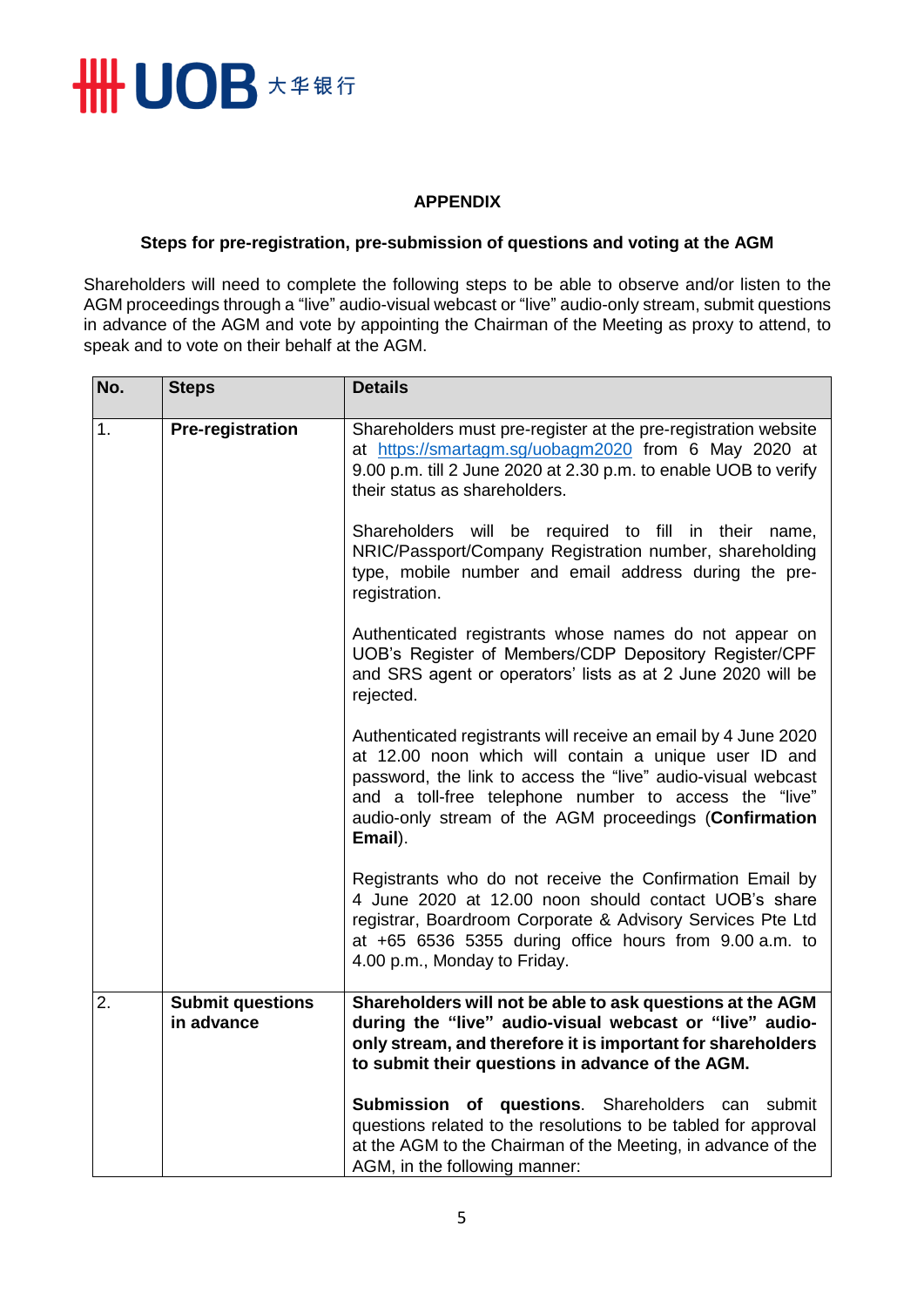

| No. | <b>Steps</b>                 | <b>Details</b>                                                                                                                                                                                                                                                                                                                                                                                                                                  |
|-----|------------------------------|-------------------------------------------------------------------------------------------------------------------------------------------------------------------------------------------------------------------------------------------------------------------------------------------------------------------------------------------------------------------------------------------------------------------------------------------------|
|     |                              | (a)<br>by email to uob_agm@uobgroup.com; or                                                                                                                                                                                                                                                                                                                                                                                                     |
|     |                              | by post to 80 Raffles Place, #04-20, UOB Plaza 2,<br>(b)<br>(Attention:<br>Singapore<br>048624<br>The<br>Company<br>Secretary).                                                                                                                                                                                                                                                                                                                 |
|     |                              | To ensure that questions are received by the Company by the<br>stipulated deadline, shareholders are strongly encouraged to<br>submit questions by email.                                                                                                                                                                                                                                                                                       |
|     |                              | When sending questions, shareholders should also provide<br>their full name and NRIC/Passport/Company Registration No.<br>for verification. Mobile phone numbers provided will help the<br>Company to reach out more easily if clarification is required.                                                                                                                                                                                       |
|     |                              | Deadline to submit questions. All questions must be<br>submitted by 20 May 2020.                                                                                                                                                                                                                                                                                                                                                                |
|     |                              | Addressing questions. The Company will endeavour to<br>address substantial and relevant questions received from<br>shareholders. Answers to substantial and relevant questions<br>published<br>will<br>be<br>www.uobgroup.com/investor-<br>on<br>relations/agm-and-egm/ by 26 May 2020.                                                                                                                                                         |
|     |                              | Minutes of AGM. The Company will publish the minutes of the<br>AGM on the Company's website and on SGXNET.                                                                                                                                                                                                                                                                                                                                      |
| 3.  | Submit proxy form<br>to vote | Appointment of Chairman of the Meeting as proxy. Due to<br>the current COVID-19 situation and related safe distancing<br>measures in Singapore, a member will not be able to attend<br>the AGM in person. A member (whether individual or<br>corporate) must appoint the Chairman of the Meeting as his<br>proxy to attend, to speak and to vote on his behalf at the AGM<br>if such member wishes to exercise his voting rights at the<br>AGM. |
|     |                              | Specific voting instructions to be given. Where a member<br>(whether individual or corporate) appoints the Chairman of the<br>Meeting as his proxy, he must give specific instructions as to<br>voting, or abstentions from voting, in respect of a resolution in<br>the form of proxy, failing which the appointment of the<br>Chairman of the Meeting as proxy for that resolution will be<br>treated as invalid.                             |